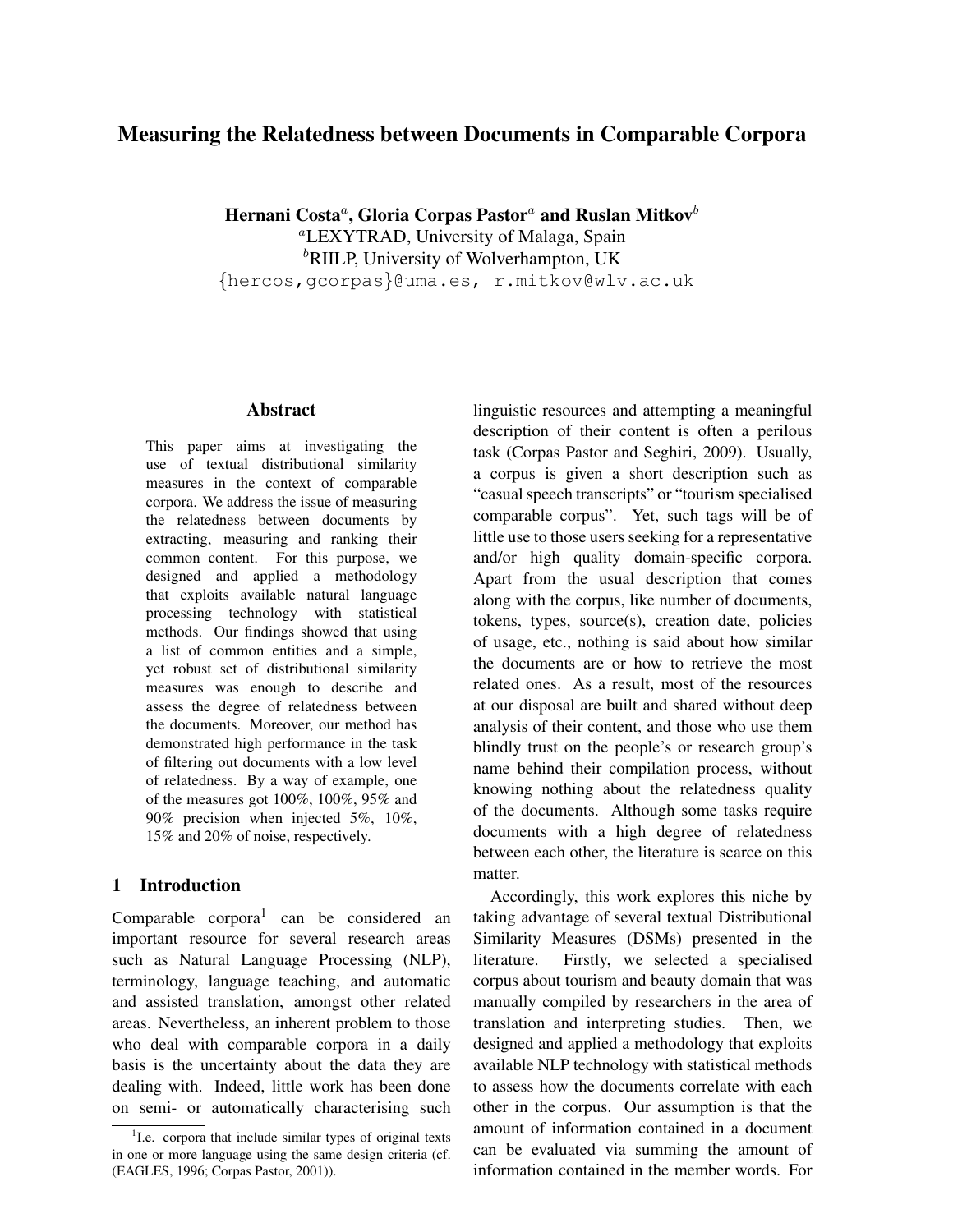this purpose, a list of common entities was used as a unit of measurement capable of identifying the amount of information shared between the documents. Our hypothesis is that this approach will allow us to: compute the relatedness between documents; describe and characterise the corpus itself; and to rank the documents by their degree of relatedness. In order to evaluate how the DSMs perform the task of ranking documents based on their similarity and filter out the unrelated ones, we introduced noisy documents, i.e. out-ofdomain documents to the corpus in hand.

The remainder of the paper is structured as follows. Section 2 introduces some fundamental concepts related with DSMs, i.e. explains the theoretical foundations, related work and the DSMs exploited in this experiment. Then, Section 3 presents the corpora used in this work. After applying the methodology described in Section 4, Section 5 presents and discusses the obtained results in detail. Finally, Section 6 presents the final remarks and highlights our future work.

#### 2 Distributional Similarity Measures

Information Retrieval (IR) (Singhal, 2001) is the task of locating specific information within a collection of documents or other natural language resources according to some request. This field is rich in statistical methods that use words and their (co-)occurrence to retrieve documents or sentences from large data sets. In simple words, these IR methods aim to find the most frequently used words and treat the rate of usage of each word in a given text as a quantitative attribute. Then, these words serve as features for a given statistical method. Following Harris' distributional hypothesis (Harris, 1970), which assumes that similar words tend to occur in similar contexts, these statistical methods are suitable, for instance to find similar sentences based on the words they contain (Costa et al., 2015) and automatically extract or validate semantic entities from corpora (Costa et al., 2010; Costa, 2010; Costa et al., 2011). To this end, it is assumed that the amount of information contained in a document could be evaluated by summing the amount of information contained in the document words. And, the amount of information conveyed by a word can be represented by means of the weight assigned to it (Salton and Buckley, 1988).

Having this in mind, we took advantage of two IR measures commonly used in the literature, the Spearman's Rank Correlation Coefficient (SCC) and the Chi-Square  $(\chi^2)$  to compute the similarity between documents written in the same language (see section 2.1 and 2.2). Both measures are particularly useful for this task because they are independent of text size (mostly because both use a list of the common entities), and they are language-independent.

The SCC distributional measure has been shown effective on determining similarity between sentences, documents and even on corpora of varying sizes (Kilgarriff, 2001; Costa et al., 2015; Costa, 2015). It is particularly useful, for instance to measure the textual similarity between documents because it is easy to compute and is independent of text size as it can directly compare ranked lists for large and small texts.

The  $\chi^2$  similarity measure has also shown its robustness and high performance. By way of example,  $\chi^2$  have been used to analyse the conversation component of the British National Corpus (Rayson et al., 1997), to compare both documents and corpora (Kilgarriff, 2001; Costa, 2015), and to identify topic related clusters in imperfect transcribed documents (Ibrahimov et al., 2002). It is a simple statistic measure that permits to assess if relationships between two variables in a sample are due to chance or the relationship is systematic.

Bearing this in mind, distributional similarity measures in general and SCC and  $\chi^2$  in particular have a wide range of applicabilities (Kilgarriff, 2001; Costa et al., 2015; Costa, 2015). Indeed, this work aims at proving that these simple, yet robust and high-performance measures allow to describe the relatedness between documents in specialised corpora and to rank them according to their similarity.

### 2.1 Spearman's Rank Correlation Coefficient (SCC)

In this work, the SCC is adopted and calculated as in Kilgarriff (2001). Firstly, a list of the common entities<sup>2</sup> L between two documents  $d_l$  and  $d_m$  is compiled, where  $L_{d_l,d_m} \subseteq (d_l \cap d_m)$ . It is possible to use the top  $n$  most common entities or all

<sup>&</sup>lt;sup>2</sup>In this work, the term 'entity' refers to "single words", which can be a token, a lemma or a stem.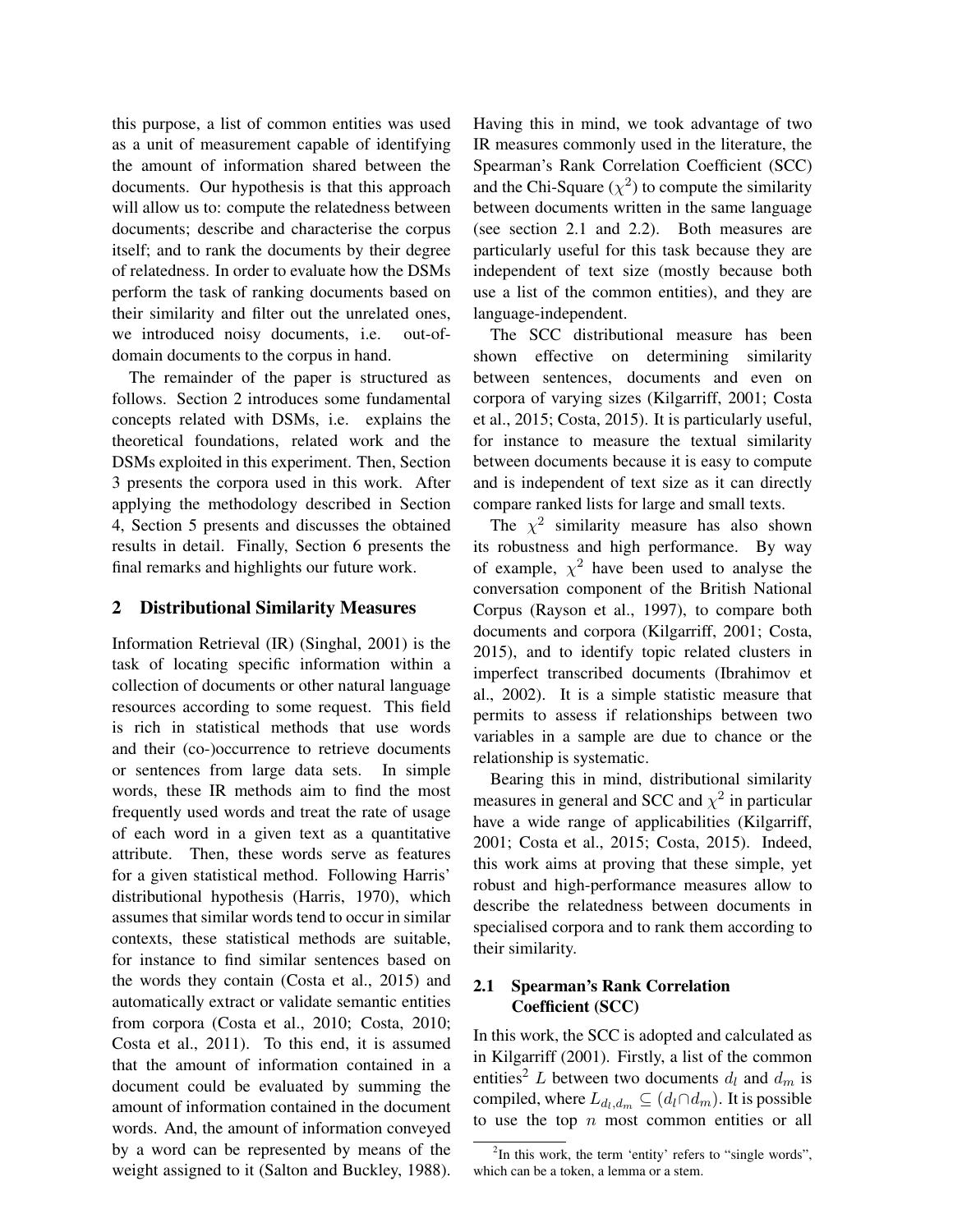common entities between two documents, where n corresponds to the total number of common entities considered |L|, i.e.  $\{n|n \in N^0, n \leq |L|\}$ – in this work we use all the common entities for each document pair, i.e.  $n = |L|$ . Then, for each document the list of common entities (e.g.  $L_{d_l}$  and  $L_{d_m}$ ) is ranked by frequency in an ascending order  $(R_{L_{d_l}}$  and  $R_{L_{d_m}}$ ), where the entity with lowest frequency receives the numerical raking position 1 and the entity with highest frequency receives the numerical raking position  $n$ . Finally, for each common entity  $\{e_1, ..., e_n\} \in L$ , the difference in the rank orders for the entity in each document is computed, and then normalised as a sum of the square of these differences  $\left(\sum_{n=1}^{\infty}$  $i=1$  $s_i^2$ ). The final SCC equation is presented in expression 1, where  $\{SCC|SCC \in R, -1 \geq SCC \leq 1\}.$ 

$$
SCC(d_l, d_m) = 1 - \frac{6 * \sum_{i=1}^{n} s_i^2}{n^3 - n}
$$
 (1)

## 2.2 Chi-Square  $(\chi^2)$

The Chi-square  $(\chi^2)$  measure also uses a list of common entities  $(L)$ . Similarly to SCC, it is also possible to use the top  $n$  most common entities or all common entities between two documents, and again, we use all the common entities for each document pair, i.e.  $n = |L|$ . The number of occurrences of a common entity in  $L$  that would be expected in each document is calculated from the frequency lists. If the size of the document  $d_l$  and  $d_m$  are  $N_l$  and  $N_m$  and the entity  $e_i$  has the following observed frequencies  $O(e_i, d_l)$  and  $O(e_i, d_m)$ , then the expected values are  $e_{i_{d_l}} = \frac{N_l * (O(e_i, d_l) + O(e_i, d_m))}{N_l + N_m}$  $\frac{N_i(a_l)+O(e_i,a_m))}{N_l+N_m}$  and  $e_{i_{dm}}$  =  $N_m*(O(e_i,d_l)+O(e_i,d_m))$  $\frac{E_i, a_i + O(e_i, a_m)}{N_l + N_m}$ . Equation 2 presents the  $\chi^2$  formula, where O is the observed frequency and E the expected frequency. The resulted  $\chi^2$ score should be interpreted as the interdocument distance between two documents. It is also important to mention that  $\{\chi^2|\chi^2 \in R, 1 \geq 1\}$  $\chi^2 < \infty$ }, which means that as more unrelated the common entities in L are, the lower the  $\chi^2$  score will be.

#### $\chi^2(d_l, d_m) = \sum \frac{(O-E)^2}{E}$ E (2)

#### 3 Corpora

INTELITERM $3$  is a specialised comparable corpus composed of documents collected from the Internet. It was manually compiled by researchers with the purpose of building a representative corpus (Biber, 1988, p.246) for the Tourism and Beauty domain. It contains documents in four different languages (English, Spanish, Italian and German). Some of the texts are translations of each other (parallel), yet the majority is composed of original texts. The corpus is composed of several subcorpora, divided by the language and further for each language there are translated and original texts. For the purpose of this work, only original documents in English, Spanish and Italian were used, which for now on will be referred as int en, int es, int it, respectively.

In order to analyse how the DSMs perform the task of ranking documents based on their similarity and filter out the unrelated ones, it is necessary to introduce noisy documents, i.e. out-of-domain documents to the various subcorpora. To do that, we chose the wellknown Europarl<sup>4</sup> corpus (Koehn, 2005), a parallel corpus composed by proceedings of the European Parliament. As mentioned further in section 5.2, we added different amounts of noise to the various subcorpora, more precisely 5%, 10%, 15% and 20%. These noisy documents were randomly selected from the "one per day" Europarl v.7 for the three working languages: English, Spanish and Italian (eur\_en, eur\_es, eur\_it, respectively).

|        | nDocs | types | tokens | types<br>to kens |
|--------|-------|-------|--------|------------------|
| int_en | 151   | 11,6k | 496,2k | 0.023            |
| eur_en | 30    | 3.4k  | 29,8k  | 0.116            |
| int_es | 224   | 13,2k | 207,3k | 0.063            |
| eur_es | 44    | 5,6k  | 43,5k  | 0.129            |
| int_it | 150   | 19,9k | 386,2k | 0.052            |
| eur_it | 30    | 4,7k  | 29,6k  | 0.159            |

Table 1: Statistical information per subcorpora.

All the statistical information about both the INTELITERM subcorpora and the set of 20% of noisy documents, randomly selected for each working language, are presented in Table 1. In detail, this Table shows: the number of documents

<sup>3</sup>http://www.lexytrad.es/proyectos.html <sup>4</sup>http://www.statmt.org/europarl/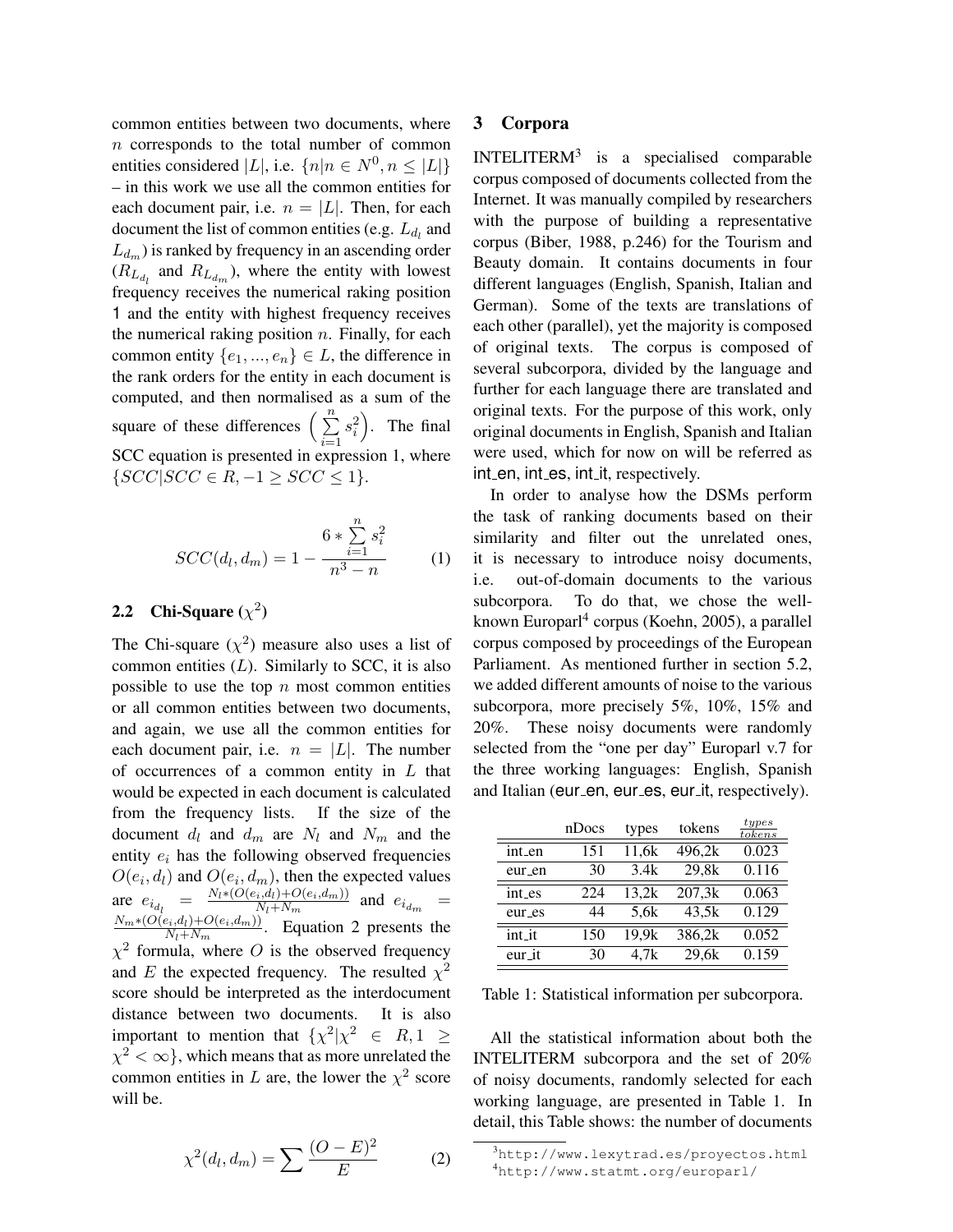(nDocs); the number of types (types); the number of tokens (tokens); and the ratio of types per tokens  $(\frac{types}{tokens})$  per subcorpus. These values were obtained using the Antconc 3.4.3 (Anthony, 2014) software, a corpus analysis toolkit for concordancing and text analysis.

## 4 Methodology

This section describes the methodology employed to calculate and rank documents based on their similarity using Distributional Similarity Measures (DSMs). All the tools, libraries and frameworks used for the purpose in hand are also pointed out.

- 1) Data Preprocessing: firstly all the INTELITERM documents were processed with the OpenNLP<sup>5</sup> Sentence Detector and Tokeniser. Then, the annotation process was done with the TT4J<sup>6</sup> library, which is a Java wrapper around the popular TreeTagger (Schmid, 1995) – a tool specifically designed to annotate text with part-of-speech and lemma information. Regarding the stemming, we used the Porter stemmer algorithm provided by the Snowball<sup>7</sup> library. A method to remove punctuation and special characters within the words was also implemented. Finally, in order to get rid of the noise, a stopword list<sup>8</sup> was compiled to filter out the most frequent words in the corpus. Once a document is computed and the sentences are tokenised, lemmatised and stemmed, our system creates a new output file with all this new information, i.e. a new document containing: the original, the tokenised, the lemmatised and the stemmed text. Using the stopword list mentioned above a Boolean vector describing if the entity is a stopword or not is also added to the document. This way, the system will be able to use only the tokens, lemmas and stems that are not stopwords.
- 2) Identifying the list of common entities between documents: in order to identify a list of common entities (from now on

we will use the acronym NCE), a cooccurrence matrix was built for each pair of documents. Only those that have at least one occurrence in both documents are considered. As required by the DSMs (see section 2), their frequency in both documents is also stored within this matrix  $(L_{d_l,d_m})$  ${e_i, (f(e_i, d_l), f(e_i, d_m)); e_j, (f(e_j, d_l))}$  $f(e_i, d_m)); \ldots; e_n, (f(e_n, d_l), f(e_n, d_m))\},\$ where  $f$  represents the frequency of an entity in a document). With the purpose of analysing and comparing the performance of different DSMs, three different lists were created to be used as input features: the first one using the

Number of Common Tokens (NCT), another using the Number of Common Lemmas (NCL) and the third one using the Number of Common Stems (NCS).

- 3) Computing the similarity between documents: the similarity between documents was calculated by applying three different  $DSMs$  ( $DSMs$  =  ${DSM_{NCE}, DSM_{SCC}, DSM_{\chi^2}}$ , where  $NCE$ ,  $SCC$  and  $\chi^2$  refer to Number of Common Entities, Spearman's Rank Correlation Coefficient and Chi-Square, respectively), each one calculated using three different input features (NCT, NCL and NCS).
- 4) Computing the document final score: the document final score  $DSM(d_l)$  is the mean of the similarity scores of the document with all the documents in the collection of documents,

i.e.  $DSM(d_l) =$  $\sum_{i=1}^{n-1}$  DSM<sub>i</sub>(d<sub>l</sub>,d<sub>i</sub>)  $\frac{n-1}{n-1}$ , where *n* corresponds to the total number of documents in the collection and  $DSM_i(d_l, d_i)$  the resulted similarity score between the document  $d_l$  with all the documents in the collection.

5) Ranking documents: finally, the documents were ranked in a descending order according to their DSMs scores (i.e. NCE, SCC or  $\chi^2$ ).

#### 5 Results and Analysis

This experiment is divided into two parts. In the first part (section 5.1), we describe the corpus in hand by applying three different Distributional Similarity Measures (DSMs): the Number of Common Entities (NCE), the Spearman's Rank

<sup>5</sup>https://opennlp.apache.org

<sup>6</sup>http://reckart.github.io/tt4j/

<sup>7</sup>http://snowball.tartarus.org

<sup>&</sup>lt;sup>8</sup> Freely available to download through the following URL https://github.com/hpcosta/stopwords.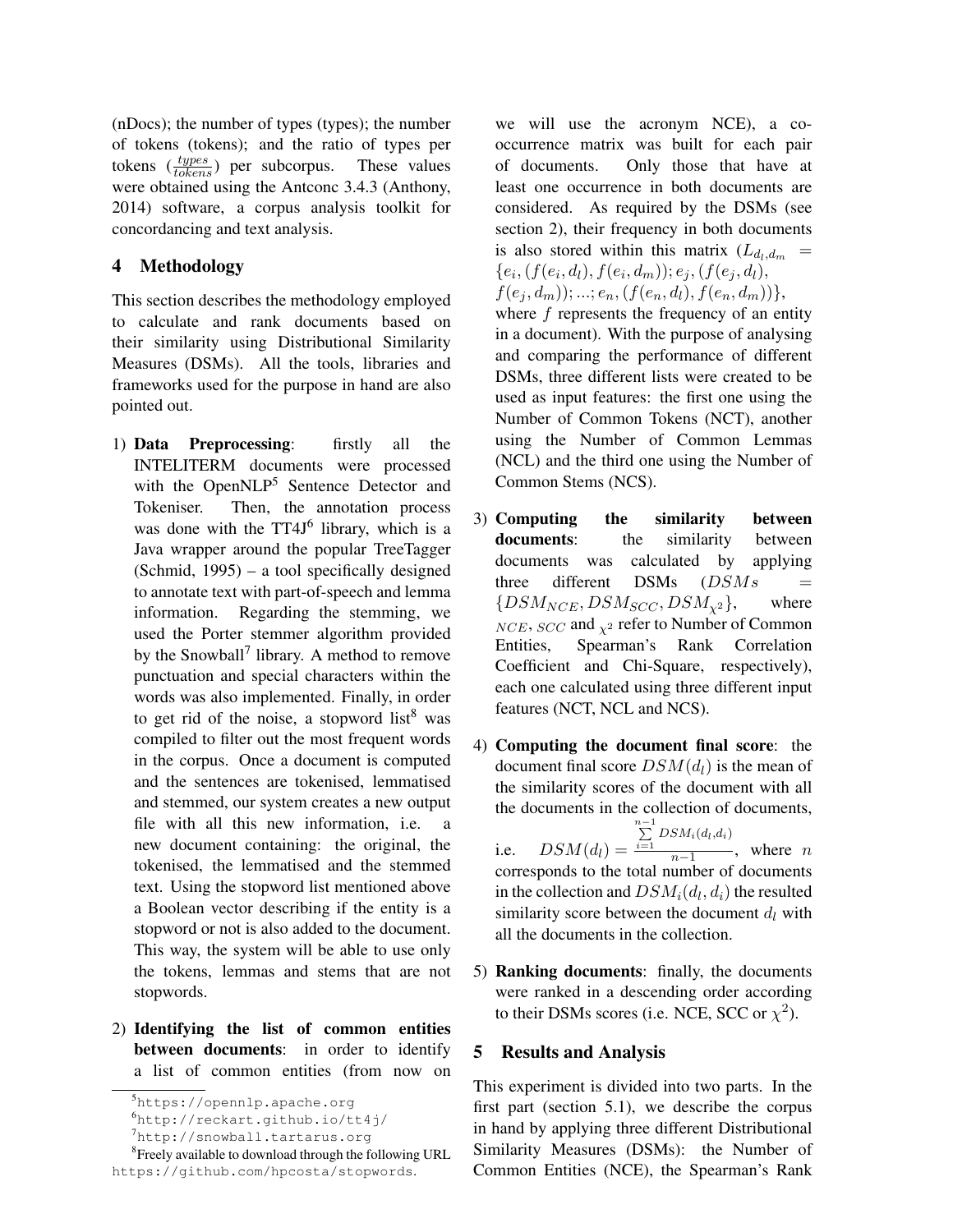Correlation Coefficient (SCC) and the Chi-Square  $(\chi^2)$ . As a input feature to the DSMs, three different lists of entities were used, i.e. the Number of Common Tokens (NCT), the Number of Common Lemmas (NCL) and the Number of Common Stems (NCS). By a way of example, Table 2 shows the NCT between documents, the SCC and the  $\chi^2$  scores and averages (av) along with the associated standard deviations ( $\sigma$ ) per measure and subcorpus. Figure 1 presents the resulted average scores per document in a box plot format for all the combinations DSM vs. feature. Each box plot displays the full range of variation (from min to max), the likely range of variation (the interquartile range or IQR), the median, and the high maximums and low minimums (also know as outliers). It is important to mention that for the first part of this experiment (section 5.1) we did not use a sample, but instead the entire INTELITERM subcorpora in their original size and form, which means that all obtained results and made observations came from the entire population, in this case the English (int\_en), Spanish (int\_es) and Italian (int\_it) subcorpora (for more details about the subcorpora see section 3). Regarding the second part of this experiment, we used the same subcorpora, but an additional percentage of documents was added to them in order to test how the DSMs perform the task of filtering out these noisy documents, i.e. out-ofdomain documents (see 5.2). In detail, Figure 2 shows how the average scores decrease when injecting noisy documents and Table 3 presents how the DSMs performed when that noise was injected.

#### 5.1 Describing the Corpus

The first observation we can make from Figure 1 is that the distributions between the features are quite similar (see for instance Figures 1a, 1d and 1g). This means that it is possible to achieve acceptable results only using raw words (i.e. tokens). Stems and lemmas require more processing power and time to be used as features – especially lemmas due to the part-of-speech tagger dependency and time consuming process implied. In general, we can say that the scores for each subcorpus are symmetric (roughly the same on each side when cut down the middle), which means that the data is normally distributed. There

are some exception that we will discuss along this section. Another interesting observation is related with the high Number of Common Tokens (NCT) in English (int\_en) when compared with Italian and Spanish (int it and int es, respectively), see Table 2 and Figure 1a. Later in this section, we will try to explain this phenomenon.

| SubC.  | <b>Stats</b> | <b>NCT</b> | SCC                  |        |
|--------|--------------|------------|----------------------|--------|
| int_en | av           | 163.70     | 0.42                 | 279.39 |
|        | $\sigma$     | 83.87      | 0.05                 | 177.45 |
| int_es | av           | 31.97      | 0.41                 | 40.92  |
|        | $\sigma$     | 23.48      | 0.07<br>0.39<br>0.05 | 38.21  |
| int_it | av           | 101.08     |                      | 201.97 |
|        | $\sigma$     | 55.71      |                      | 144.68 |

Table 2: Average and standard deviation of common tokens scores between documents per subcorpus.

Although the NCT per document on average is higher for the int\_en subcorpus, the interquartile range (IQR) is larger than for the other subcorpora (see Table 2 and Figure 1a), which means that the middle 50% of the data is more distributed and thus the average of NCT per document is more variable. Moreover, longest whiskers (the lines extending vertically from the box) in Figure 1a also indicates variability outside the upper and lower quartiles. Therefore, we can say that int\_en has a wide type of documents and consequently some of them are only roughly correlated to the rest of the subcorpus. Nevertheless, the data is skewed left and the longest whisker outside the upper quartile indicates that the majority of the data is strongly similar, i.e. the documents have a high degree of relatedness between each other. This idea can be sustained not only by the positive average SCC scores, but also by the set of outliers above the upper whisker in Figure 1b. The average of 0.42 SCC score and  $\sigma$ =0.05 also implies a strong correlation between the documents in the int en subcorpus (Table 2). Likewise, the longest whisker and the set of outliers outside the upper quartile in the  $\chi^2$  scores also indicate a high relatedness between the documents.

Regarding the int it subcorpus, the SCC and the  $\chi^2$  scores (Figures 1b and 1c) and the average of 101.08 common tokens per document and  $\sigma$ =55.71 (Figure 1a and Table 2) suggest that the data is normally distributed (Figure 1b) and highly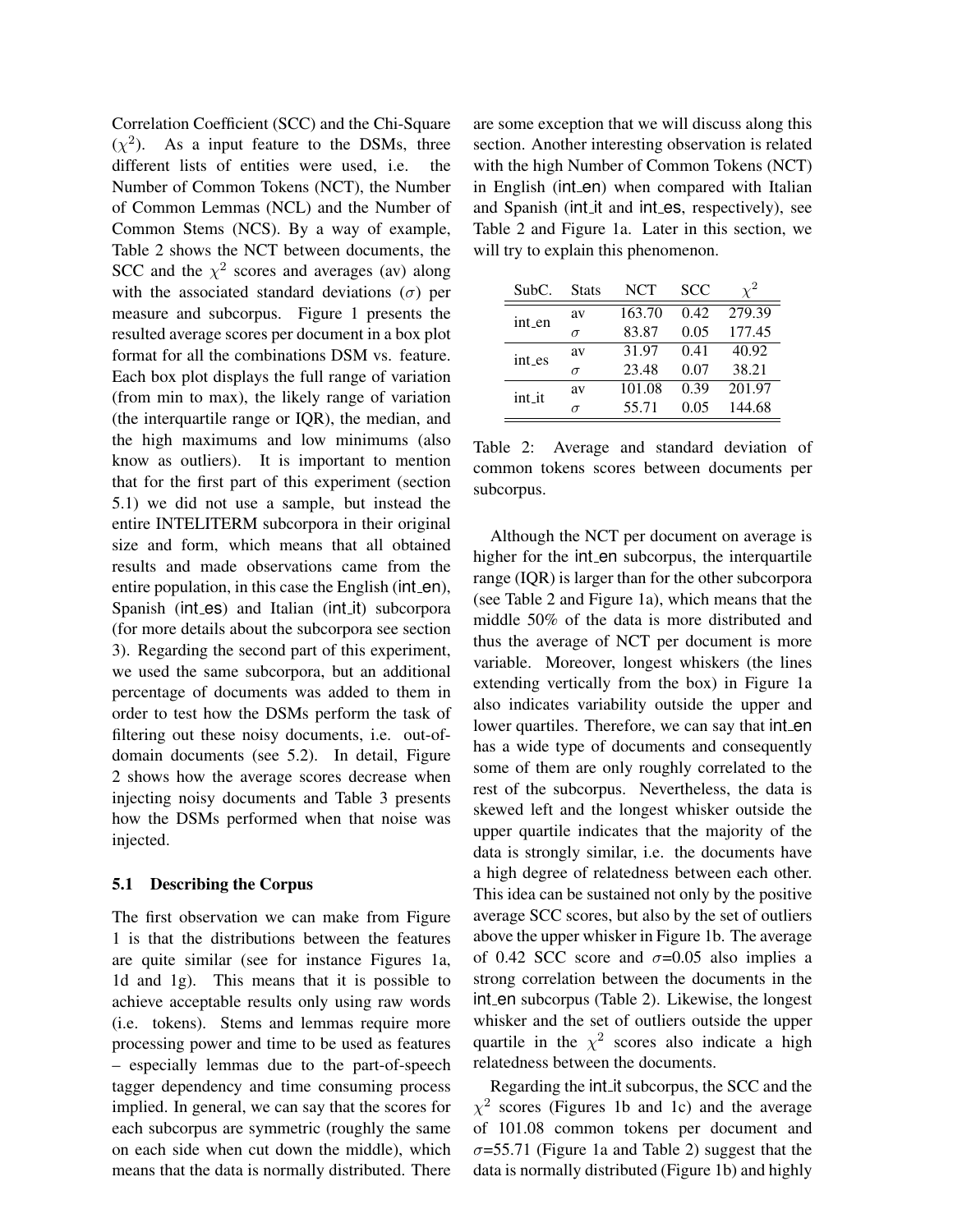

Figure 1: INTELITERM: average scores between documents per subcorpus.

correlated. Although this subcorpus got lower average scores for all the DSMs when compared to the English subcorpus, Table 2, Figure 1a, 1b and 1c show that the average scores and the range of variation are quite similar to the English subcorpus. Therefore, we can conclude that the documents inside the Italian subcorpus are highly related between each other.

From the three subcorpora, the int\_es subcorpus is the biggest one with 224 documents (Table 1). Nevertheless, the average scores per document are slightly different from the other box plots (see Figures 1a, 1b and 1c). The  $\chi^2$ standard deviation practically equal to its average (38.21 and 40.92, respectively) and the SCC variability inside and outside the IQR indicates some inconsistency in the data. Moreover, Table 2

and Figure 1a reveal a lower NCT compared with int en and the int it subcorpora.

The subcorpus int en has 163 common tokens per document on average with a  $\sigma$ =83, and the subcorpora int\_it and int\_es only have 101 and 31 common tokens per document on average with a  $\sigma$ =55 and  $\sigma$ =23, respectively (Table 2, NCT column). This means that the int it and int es subcorpora are composed of documents with a lower level of relatedness when compared with the English one. This fact could happen because Italian and Spanish have a richer morphology compared to English. Therefore, due to bigger number of inflection forms per lemma, there is a larger number of tokens and consequently less common tokens per document in Spanish. Another explanation could come from the fact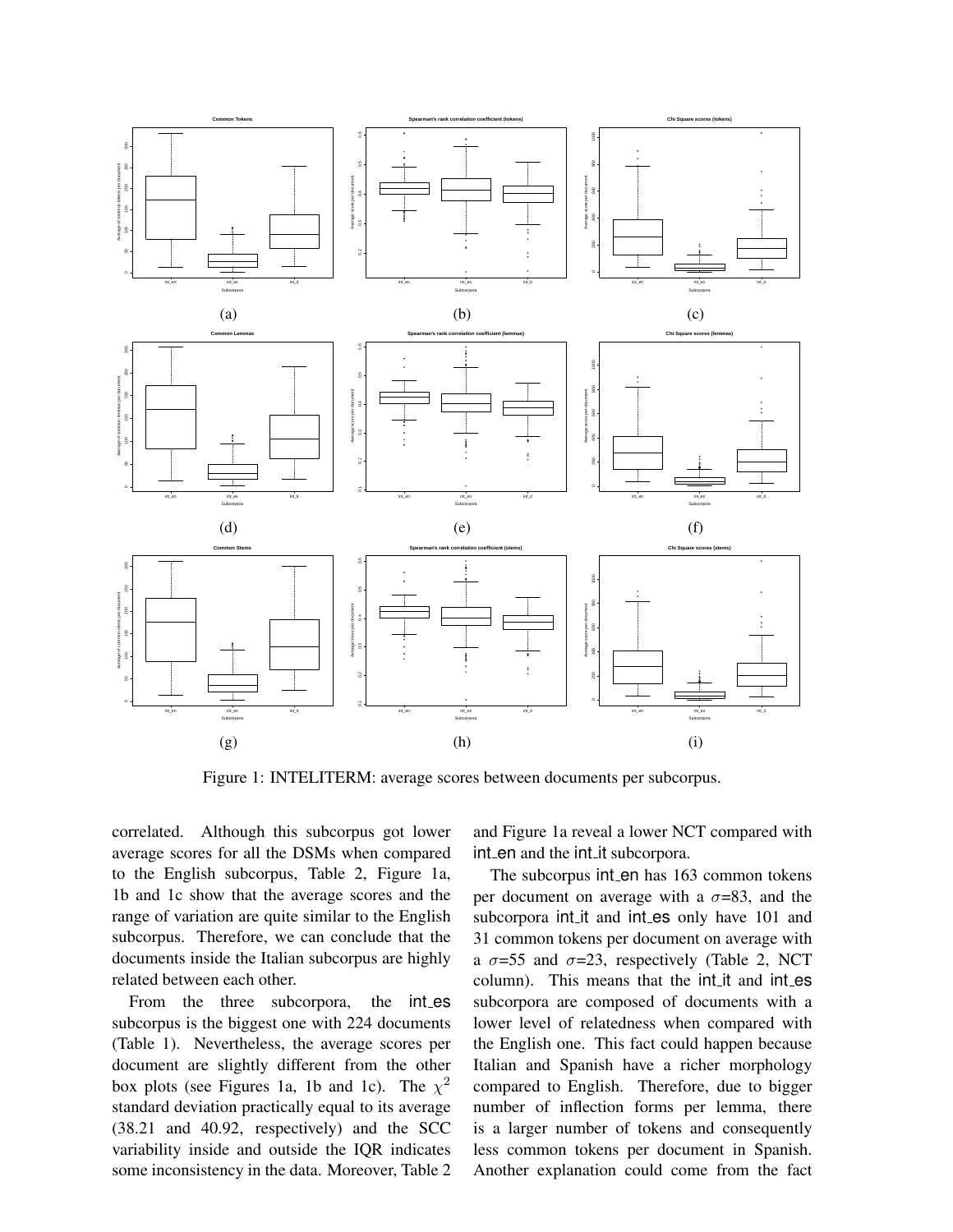that the tourism and beauty services are more developed in Italy and Spain than in the UK and therefore there are more variety on the vocabulary used as well as in the services offered. Indeed, Table 1 offers some evidences about the employed vocabulary. The English subcorpus has a lower number of types and a higher number of tokens (11,6k and 496,2k, respectively) when compared with the Italian (19,9k types and 386,2k tokens) and Spanish subcorpora (13,2k types and 207,3k tokens). The high difference on the average of common tokens per document between Spanish and the other two languages can also be related with the marketing strategies used to advertise tourism and beauty services, which is somehow hard to confirm. Despite that our method is able to catch the lexical level of similarity between the documents, the semantic level is not taken into account, i.e. does not consider synonyms as similar words for example, and consequently would result on slightly different similarity scores (again, another explanation difficult to confirm).

To conclude, we can state from the statistical and theoretical evidences that the int en and the int it subcorpora look like they assemble highly correlated documents. We can not say the same for the int es subcorpus. Due to the scarceness of evidences, we can only not reject the idea that this subcorpus is composed of similar documents. Nevertheless, as we will see in the next section, the fact that int\_es is composed by low related documents (according to our findings) will affect the ranking task.

#### 5.2 Measuring DSMs Performance

The second part of this experiment aims at assessing how the DSMs perform the task of filtering out documents with a low level of relatedness. To do that, we injected different sets of out-of-domain documents, randomly selected from the Europarl corpus to the original INTELITERM subcorpora. More precisely, we injected 5%, 10%, 15% and  $20\%$ <sup>9</sup> to the various subcorpora. As we can see in Figure 2, the more noisy documents are injected, the lower is the NCT. Then, the methodology described in Section 4 was applied to these "new twelve subcorpora"  $(int_en05, int_en10, ..., int-it15 and int-it20, see$ 

Figure 2). As a result, at this point we have the documents ranked in a descending order according to their DSMs scores.



Figure 2: Average scores between documents when injecting 5%, 10%, 15% and 20% of noise to the various subcorpora.

In order to evaluate the DSMs precision, we analysed the first  $n$  positions in the ranking lists produced by the three DSMs (individually), and in this case  $n$  is the number of original documents in a given INTELITERM subcorpus. Table 3 presents the precision values obtained by the DSMs when injecting different amounts of noise to the various original subcorpora.

| SubC   | Noise | <b>NCT</b> | SCC  | $\chi^2$ |
|--------|-------|------------|------|----------|
| int_en | 5%    | 0.89       | 0.22 | 1.00     |
|        | 10%   | 0.73       | 0.33 | 1.00     |
|        | 15%   | 0.73       | 0.36 | 0.95     |
|        | 20%   | 0.80       | 0.37 | 0.90     |
|        | 5%    | 0.00       | 0.00 | 0.38     |
| int_es | 10%   | 0.07       | 0.07 | 0.20     |
|        | 15%   | 0.09       | 0.09 | 0.17     |
|        | 20%   | 0.14       | 0.18 | 0.23     |
| int it | 5%    | 0.88       | 0.13 | 0.88     |
|        | 10%   | 0.82       | 0.06 | 0.82     |
|        | 15%   | 0.74       | 0.09 | 0.83     |
|        | 20%   | 0.73       | 0.13 | 0.87     |

Table 3: DSMs precision when injecting different amounts of noise to the various subcorpora.

As expected, none of the DSMs got acceptable results for Spanish, being incapable of correctly identify noisy documents. However, we need to be aware that this happened due to the pre-existing low level of relatedness between the original documents in the int es subcorpus (see Section 5.1 for more details). On the other hand, the DSMs show promising results for English and Italian. By

<sup>&</sup>lt;sup>9</sup>The number of documents that correspond to these percentages can be inferred from Table 1.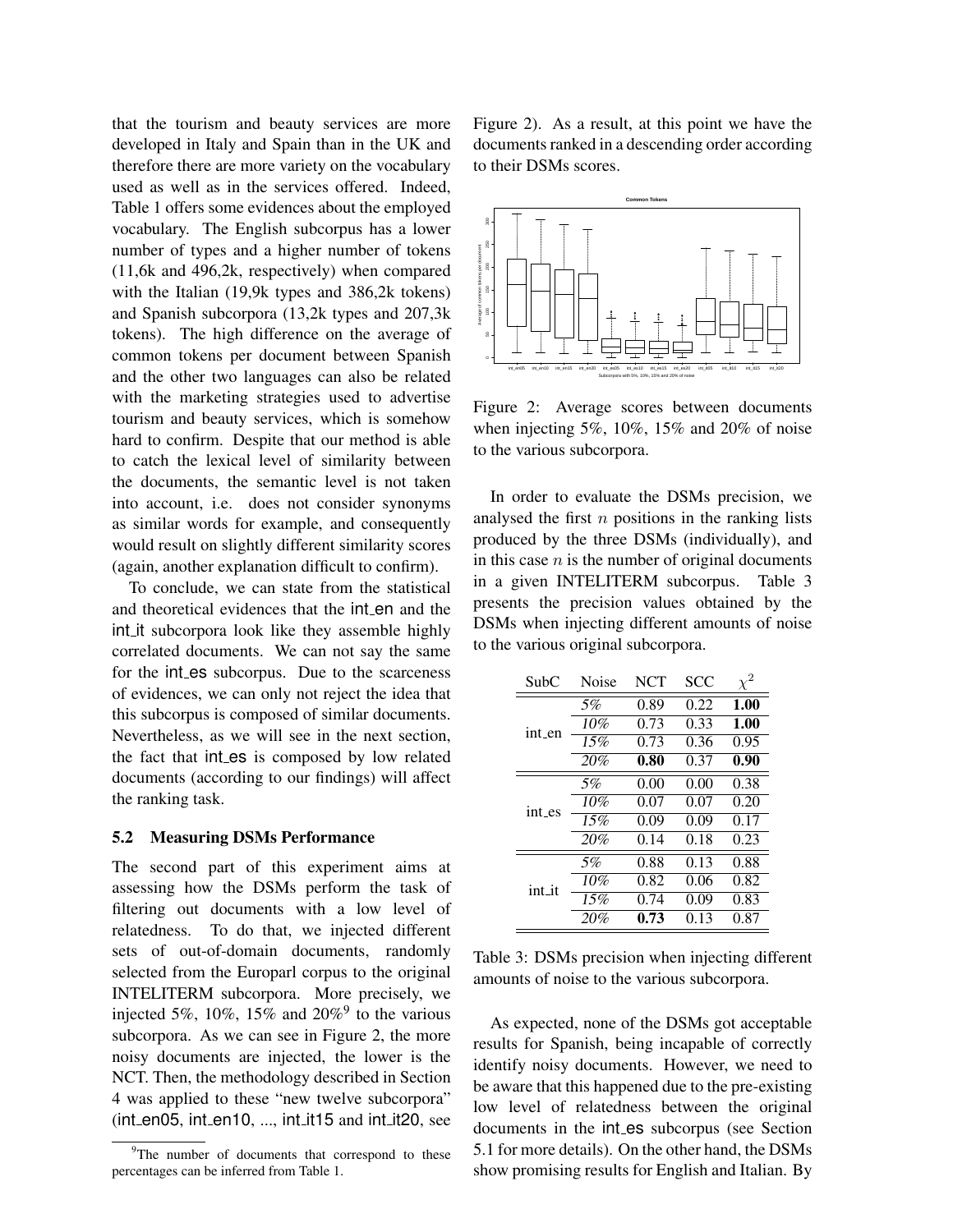a way of example, the  $\chi^2$  was capable of reaching 100% when injected 5% and 10% of noise to the int en subcorpus, and even 90% when injected 20%. Although the NCT got lower precision, in general, when compared with the  $\chi^2$ , it still reached 80% and 73% when injected 20% of noise to the English and to the Italian subcopora, respectively. From the evidences shown in Table 3, we can say that the NCT and the  $\chi^2$  are suitable for the task of filtering out low related documents with a high precision degree. The same cannot be say to the SCC measure, at least for this specific task.

## 6 Conclusions and Future Work

In this paper we presented a simple methodology and studied various Distributional Similarity Measures (DSMs) for the purpose of measuring the relatedness between documents in specialised comparable corpora. As input for these DSMs, we used three different input features (lists of common tokens, lemmas and stems). In the end, we conclude that for the data in hand these features had similar performance. In fact, our findings show that instead of using common lemmas or stems, which require external libraries, processing power and time, a simple list of common tokens was enough to describe our data. Moreover, we proved that it is possible to assess and describe comparable corpora through statistical methods. The number of entities shared by their documents, the average scores obtained with the SCC and the  $\chi^2$  measure resulted to be an important surgical toolbox to dissect and microscopically analyse comparable corpora.

Furthermore, these DSMs can be seen as a suitable tool to rank documents by their similarities. A handy feature to those who manually or semi-automatically compile corpora mined from the Internet and want to retrieve the most similar ones and filter out documents with a low level of relatedness. Our findings show promising results when filtering out noisy documents. Indeed, two of the measures got very high precision results, even when dealing with 20% of noise.

In the future, we intend not only to perform more experiments with these DSMs in other corpora and languages, but also test other DSMs, like Jaccard or Cosine and compare their performance.

### Acknowledgements

Hernani Costa is supported by the People Programme (Marie Curie Actions) of the European Union's Framework Programme (FP7/2007-2013) under REA grant agreement  $n^{\circ}$  317471. The research reported in this work has also been partially carried out in the framework of the Educational Innovation Project TRADICOR (PIE 13-054, 2014-2015); the R&D project INTELITERM (ref. nº FFI2012-38881, 2012-2015); the R&D Project for Excellence TERMITUR (ref. nº HUM2754, 2014-2017); and the LATEST project (ref. 327197-FP7-PEOPLE-2012-IEF).

## References

- Laurence Anthony. 2014. AntConc (Version 3.4.3) Machintosh OS X. Waseda University. Tokyo, Japan. Available from http://www. laurenceanthony.net.
- Douglas Biber. 1988. *Variation across speech and writing*. Cambridge University Press, Cambridge, UK.
- Gloria Corpas Pastor and Míriam Seghiri. 2009. Virtual Corpora as Documentation Resources: Translating Travel Insurance Documents (English-Spanish). In A. Beeby, P.R. Inés, and P. Sánchez-Gijón, editors, *Corpus Use and Translating: Corpus Use for Learning to Translate and Learning Corpus Use to Translate*, Benjamins translation library, chapter 5, pages 75–107. John Benjamins Publishing Company.
- Gloria Corpas Pastor. 2001. Compilación de un corpus ad hoc para la enseñanza de la traducción inversa especializada. *TRANS, Revista de Traductología*, 5(1):155–184.
- Hernani Costa, Hugo Gonçalo Oliveira, and Paulo Gomes. 2010. The Impact of Distributional Metrics in the Quality of Relational Triples. In *19*th *European Conf. on Artificial Intelligence, Workshop on Language Technology for Cultural Heritage, Social Sciences, and Humanities*, ECAI'10, pages 23–29, Lisbon, Portugal, August.
- Hernani Costa, Hugo Goncalo Oliveira, and Paulo Gomes. 2011. Using the Web to Validate Lexico-Semantic Relations. In *15*th *Portuguese Conf. on Artificial Intelligence*, volume 7026 of *EPIA'11*, pages 597–609, Lisbon, Portugal, October. Springer.
- Hernani Costa, Hanna Béchara, Shiva Taslimipoor, Rohit Gupta, Constantin Orasan, Gloria Corpas Pastor, and Ruslan Mitkov. 2015.